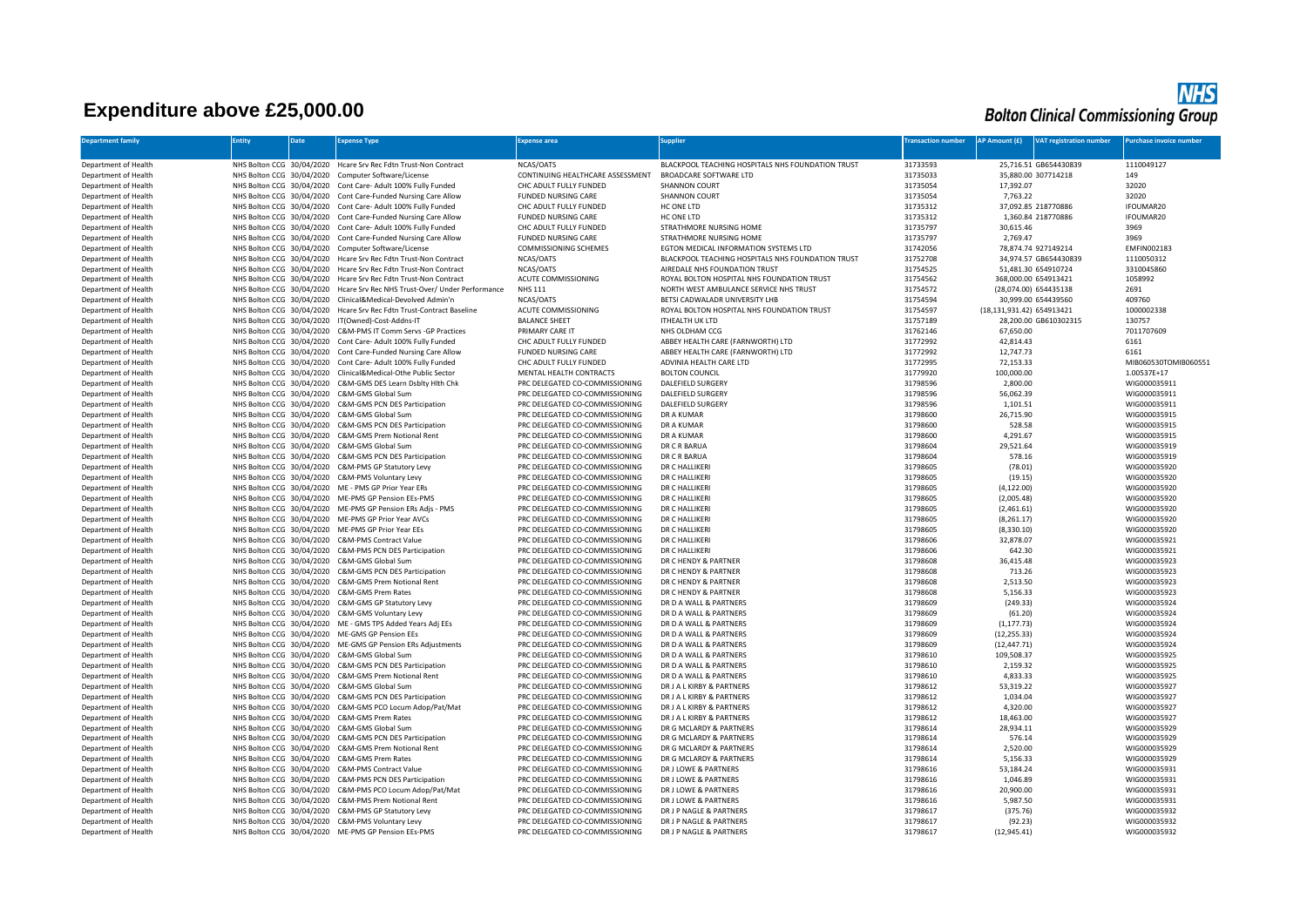| Department of Health |                                                      | NHS Bolton CCG 30/04/2020 ME-PMS GP Pension ERs Adjs - PMS | PRC DELEGATED CO-COMMISSIONING | DR J P NAGLE & PARTNERS    | 31798617 | (13, 313.48) | WIG000035932 |
|----------------------|------------------------------------------------------|------------------------------------------------------------|--------------------------------|----------------------------|----------|--------------|--------------|
| Department of Health | NHS Bolton CCG 30/04/2020 C&M-PMS Contract Value     |                                                            | PRC DELEGATED CO-COMMISSIONING | DR M S FLETCHER & PARTNERS | 31798619 | 69,751.61    | WIG000035935 |
| Department of Health |                                                      | NHS Bolton CCG 30/04/2020 C&M-PMS PCN DES Participation    | PRC DELEGATED CO-COMMISSIONING | DR M S FLETCHER & PARTNERS | 31798619 | 1.422.92     | WIG000035935 |
| Department of Health |                                                      | NHS Bolton CCG 30/04/2020 C&M-PMS Prem Notional Rent       | PRC DELEGATED CO-COMMISSIONING | DR M S FLETCHER & PARTNERS | 31798619 | 2.700.00     | WIG000035935 |
| Department of Health | NHS Bolton CCG 30/04/2020 C&M-GMS Global Sum         |                                                            | PRC DELEGATED CO-COMMISSIONING | DR M SELVARAJAN            | 31798621 | 22.720.39    | WIG000035937 |
| Department of Health |                                                      | NHS Bolton CCG 30/04/2020 C&M-GMS PCN DES Participation    | PRC DELEGATED CO-COMMISSIONING | DR M SELVARAJAN            | 31798621 | 447.09       | WIG000035937 |
| Department of Health |                                                      | NHS Bolton CCG 30/04/2020 C&M-GMS Prem Notional Rent       | PRC DELEGATED CO-COMMISSIONING | DR M SFI VARAIAN           | 31798621 | 3.051.67     | WIG000035937 |
| Department of Health | NHS Bolton CCG 30/04/2020 C&M-PMS Contract Value     |                                                            | PRC DELEGATED CO-COMMISSIONING | DR KJ COLEMAN & PARTNERS   | 31798623 | 95.934.04    | WIG000035939 |
| Department of Health |                                                      | NHS Bolton CCG 30/04/2020 C&M-PMS PCN DES Participation    | PRC DELEGATED CO-COMMISSIONING | DR KJ COLEMAN & PARTNERS   | 31798623 | 1.904.20     | WIG000035939 |
| Department of Health |                                                      | NHS Bolton CCG 30/04/2020 C&M-PMS Prem Notional Rent       | PRC DELEGATED CO-COMMISSIONING | DR KJ COLEMAN & PARTNERS   | 31798623 | 6.938.33     | WIG000035939 |
| Department of Health | NHS Bolton CCG 30/04/2020 ME - PMS GP Prior Year ERs |                                                            | PRC DELEGATED CO-COMMISSIONING | DR KJ COLEMAN & PARTNERS   | 31798623 | 4.370.66     | WIG000035939 |
|                      |                                                      |                                                            |                                |                            |          |              |              |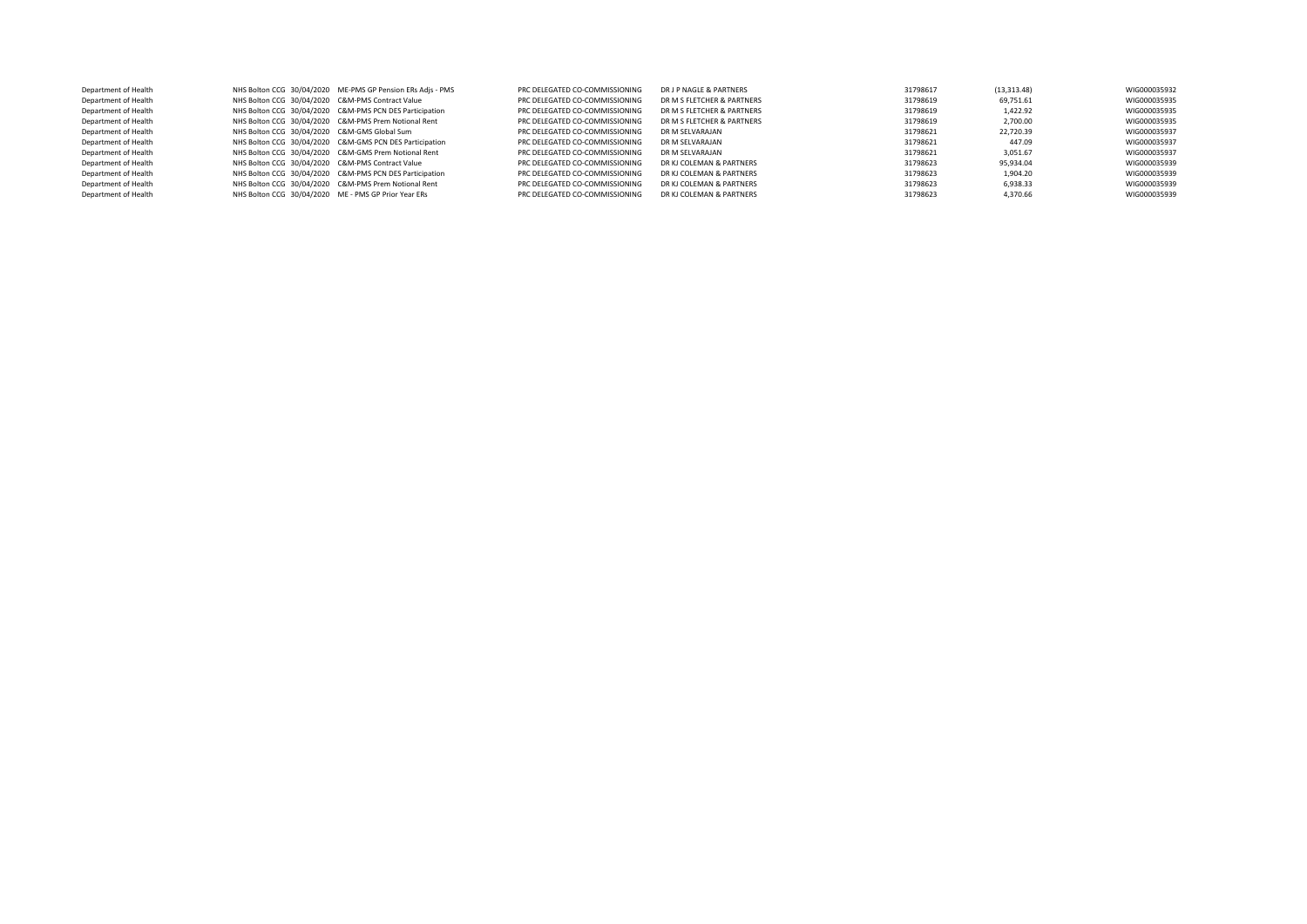| Department of Health | NHS Bolton CCG 30/04/2020 ME-PMS GP Prior Year EEs |                                                               | PRC DELEGATED CO-COMMISSIONING | DR KJ COLEMAN & PARTNERS                  | 31798623 | 4,490.83            | WIG000035939       |
|----------------------|----------------------------------------------------|---------------------------------------------------------------|--------------------------------|-------------------------------------------|----------|---------------------|--------------------|
| Department of Health | NHS Bolton CCG 30/04/2020 C&M-GMS Global Sum       |                                                               | PRC DELEGATED CO-COMMISSIONING | DR LYON & PARTNERS                        | 31798625 | 51,954.43           | WIG000035941       |
| Department of Health |                                                    | NHS Bolton CCG 30/04/2020 C&M-GMS PCN DES Participation       | PRC DELEGATED CO-COMMISSIONING | DR LYON & PARTNERS                        | 31798625 | 1,025.05            | WIG000035941       |
| Department of Health |                                                    | NHS Bolton CCG 30/04/2020 C&M-GMS Prem Healthcentre Rent      | PRC DELEGATED CO-COMMISSIONING | DR I YON & PARTNERS                       | 31798625 | 8,232.01            | WIG000035941       |
|                      |                                                    | C&M-GMS Global Sum                                            |                                |                                           |          |                     |                    |
| Department of Health | NHS Bolton CCG 30/04/2020                          |                                                               | PRC DELEGATED CO-COMMISSIONING | DR R A HUNT & PARTNER                     | 31798632 | 36,733.12           | WIG000035953       |
| Department of Health | NHS Bolton CCG 30/04/2020                          | C&M-GMS PCN DES Participation                                 | PRC DELEGATED CO-COMMISSIONING | DR R A HUNT & PARTNER                     | 31798632 | 719.76              | WIG000035953       |
| Department of Health | NHS Bolton CCG 30/04/2020                          | C&M-GMS Prem Notional Rent                                    | PRC DELEGATED CO-COMMISSIONING | DR R A HUNT & PARTNER                     | 31798632 | 3,665.08            | WIG000035953       |
| Department of Health | NHS Bolton CCG 30/04/2020 C&M-GMS Prem Rates       |                                                               | PRC DELEGATED CO-COMMISSIONING | DR R A HUNT & PARTNER                     | 31798632 | 5,156.33            | WIG000035953       |
| Department of Health | NHS Bolton CCG 30/04/2020 ME-GMS GP Pension EEs    |                                                               | PRC DELEGATED CO-COMMISSIONING | DR R A HUNT & PARTNER                     | 31798632 | 1,862.32            | WIG000035953       |
| Department of Health | NHS Bolton CCG 30/04/2020 C&M-GMS Global Sum       |                                                               | PRC DELEGATED CO-COMMISSIONING | <b>GARNET FOLD PRACTICE</b>               | 31798639 | 54,407.11           | WIG000035969       |
| Department of Health |                                                    | NHS Bolton CCG 30/04/2020 C&M-GMS PCN DES Participation       | PRC DELEGATED CO-COMMISSIONING | <b>GARNET FOLD PRACTICE</b>               | 31798639 | 1,072.85            | WIG000035969       |
| Department of Health |                                                    | NHS Bolton CCG 30/04/2020 C&M-GMS Prem Notional Rent          | PRC DELEGATED CO-COMMISSIONING | <b>GARNET FOLD PRACTICE</b>               | 31798639 | 2,728.25            | WIG000035969       |
| Department of Health | NHS Bolton CCG 30/04/2020 C&M-GMS Global Sum       |                                                               | PRC DELEGATED CO-COMMISSIONING | OLIVE FAMILY PRACTICE                     | 31798641 | 32,434.07           | WIG000035971       |
| Department of Health |                                                    | NHS Bolton CCG 30/04/2020 C&M-GMS PCN DES Participation       | PRC DELEGATED CO-COMMISSIONING | OLIVE FAMILY PRACTICE                     | 31798641 | 628.42              | WIG000035971       |
| Department of Health |                                                    | NHS Bolton CCG 30/04/2020 C&M-APMS PCN DES Participation      | PRC DELEGATED CO-COMMISSIONING | SSP HEALTH BOLTON GP                      | 31798644 | 754.18              | WIG000035977       |
| Department of Health | NHS Bolton CCG 30/04/2020 C&M-PMS Contract Value   |                                                               | PRC DELEGATED CO-COMMISSIONING | SSP HEALTH BOLTON GP                      | 31798644 | 38,152.61           | WIG000035977       |
|                      |                                                    |                                                               |                                |                                           |          |                     |                    |
| Department of Health |                                                    | NHS Bolton CCG 30/04/2020 C&M-APMS PCN DES Participation      | PRC DELEGATED CO-COMMISSIONING | SSP HEALTH BOLTON MC                      | 31798645 | 895.41              | WIG000035979       |
| Department of Health | NHS Bolton CCG 30/04/2020 C&M-APMS Prem Rates      |                                                               | PRC DELEGATED CO-COMMISSIONING | SSP HEALTH BOLTON MC                      | 31798645 | 29,184.00           | WIG000035979       |
| Department of Health | NHS Bolton CCG 30/04/2020                          | C&M-PMS Contract Value                                        | PRC DELEGATED CO-COMMISSIONING | SSP HEALTH BOLTON MC                      | 31798645 | 45,248.22           | WIG000035979       |
| Department of Health |                                                    | NHS Bolton CCG 30/04/2020 C&M-PMS Prem Notional Rent          | PRC DELEGATED CO-COMMISSIONING | SSP HEALTH BOLTON MC                      | 31798645 | 5,962.50            | WIG000035979       |
| Department of Health | NHS Bolton CCG 30/04/2020 C&M-GMS Global Sum       |                                                               | PRC DELEGATED CO-COMMISSIONING | DR MALHOTRA & PARTNERS                    | 31798649 | 60,322.07           | WIG000035985       |
| Department of Health |                                                    | NHS Bolton CCG 30/04/2020 C&M-GMS PCN DES Participation       | PRC DELEGATED CO-COMMISSIONING | DR MALHOTRA & PARTNERS                    | 31798649 | 1,198.10            | WIG000035985       |
| Department of Health | NHS Bolton CCG 30/04/2020                          | C&M-GMS Prem Actual Rent                                      | PRC DELEGATED CO-COMMISSIONING | DR MALHOTRA & PARTNERS                    | 31798649 | 3,700.00            | WIG000035985       |
|                      |                                                    |                                                               |                                |                                           |          |                     |                    |
| Department of Health | NHS Bolton CCG 30/04/2020                          | C&M-GMS Prem Notional Rent                                    | PRC DELEGATED CO-COMMISSIONING | DR MALHOTRA & PARTNERS                    | 31798649 | 525.00              | WIG000035985       |
| Department of Health | NHS Bolton CCG 30/04/2020                          | C&M-GMS Global Sum                                            | PRC DELEGATED CO-COMMISSIONING | SPRING VIEW MEDICAL CENTRE                | 31798652 | 39,785.15           | WIG000035991       |
| Department of Health |                                                    | NHS Bolton CCG 30/04/2020 C&M-GMS PCN DES Participation       | PRC DELEGATED CO-COMMISSIONING | SPRING VIEW MEDICAL CENTRE                | 31798652 | 773.41              | WIG000035991       |
| Department of Health |                                                    | NHS Bolton CCG 30/04/2020 C&M-GMS Prem Notional Rent          | PRC DELEGATED CO-COMMISSIONING | SPRING VIEW MEDICAL CENTRE                | 31798652 | 3,366.67            | WIG000035991       |
| Department of Health | NHS Bolton CCG 30/04/2020 C&M-GMS Global Sum       |                                                               | PRC DELEGATED CO-COMMISSIONING | DR VINEET KUMAR KALHAN AND DR VIBHA GUPTA | 31798654 | 25,125.94           | WIG000036001       |
| Department of Health |                                                    | NHS Bolton CCG 30/04/2020 C&M-GMS PCN DES Participation       | PRC DELEGATED CO-COMMISSIONING | DR VINEET KUMAR KALHAN AND DR VIBHA GUPTA | 31798654 | 494.35              | WIG000036001       |
| Department of Health | NHS Bolton CCG 30/04/2020                          | C&M-GMS Prem Notional Rent                                    | PRC DELEGATED CO-COMMISSIONING | DR VINEET KUMAR KALHAN AND DR VIBHA GUPTA | 31798654 | 1,412.50            | WIG000036001       |
| Department of Health | NHS Bolton CCG 30/04/2020 C&M-GMS Prem Water Rates |                                                               | PRC DELEGATED CO-COMMISSIONING | DR VINEET KUMAR KALHAN AND DR VIBHA GUPTA | 31798654 | 91.78               | WIG000036001       |
| Department of Health | NHS Bolton CCG 30/04/2020                          | C&M-GMS Global Sum                                            | PRC DELEGATED CO-COMMISSIONING | FIG TREE MEDICAL PRACTICE                 | 31798656 | 38,873.62           | WIG000036003       |
|                      |                                                    |                                                               |                                |                                           |          |                     |                    |
| Department of Health | NHS Bolton CCG 30/04/2020                          | C&M-GMS PCN DES Participation                                 | PRC DELEGATED CO-COMMISSIONING | FIG TREE MEDICAL PRACTICE                 | 31798656 | 765.79              | WIG000036003       |
| Department of Health | NHS Bolton CCG 30/04/2020                          | C&M-GMS Global Sum                                            | PRC DELEGATED CO-COMMISSIONING | DR COUNSELL & PARTNERS                    | 31800415 | 60,597.58           | WIG000035951       |
| Department of Health |                                                    | NHS Bolton CCG 30/04/2020 C&M-GMS PCN DES Participation       | PRC DELEGATED CO-COMMISSIONING | DR COUNSELL & PARTNERS                    | 31800415 | 1,199.86            | WIG000035951       |
| Department of Health | NHS Bolton CCG 30/04/2020 C&M-PMS Contract Value   |                                                               | PRC DELEGATED CO-COMMISSIONING | DRS LIVERSEDGE MCCURDIE WONG & YOXALL     | 31800417 | 45.219.44           | WIG000035963       |
| Department of Health |                                                    | NHS Bolton CCG 30/04/2020 C&M-PMS Cost of Drugs -Prescribing  | LOCAL ENHANCED SERVICES        | DRS LIVERSEDGE MCCURDIE WONG & YOXALL     | 31800417 | 1,404.44            | WIG000035963       |
| Department of Health |                                                    | NHS Bolton CCG 30/04/2020 C&M-PMS PCN DES Participation       | PRC DELEGATED CO-COMMISSIONING | DRS LIVERSEDGE MCCURDIE WONG & YOXALL     | 31800417 | 878.04              | WIG000035963       |
| Department of Health |                                                    | NHS Bolton CCG 30/04/2020 C&M-PMS Prof fees Prescribing       | PRC DELEGATED CO-COMMISSIONING | DRS LIVERSEDGE MCCURDIE WONG & YOXALL     | 31800417 | 290.41              | WIG000035963       |
| Department of Health | NHS Bolton CCG 30/04/2020 C&M-PMS Contract Value   |                                                               | PRC DELEGATED CO-COMMISSIONING | ALASTAIR ROSS MEDICAL PRACTICE            | 31800419 | 50,176.92           | WIG000035967       |
|                      |                                                    |                                                               |                                |                                           |          |                     |                    |
| Department of Health |                                                    | NHS Bolton CCG 30/04/2020 C&M-PMS PCN DES Participation       | PRC DELEGATED CO-COMMISSIONING | ALASTAIR ROSS MEDICAL PRACTICE            | 31800419 | 997.09              | WIG000035967       |
| Department of Health |                                                    | NHS Bolton CCG 30/04/2020 C&M-PMS Prem Healthcentre Rent      | PRC DELEGATED CO-COMMISSIONING | ALASTAIR ROSS MEDICAL PRACTICE            | 31800419 | 11,215.81           | WIG000035967       |
| Department of Health | NHS Bolton CCG 30/04/2020 C&M-PMS Prem Rates       |                                                               | PRC DELEGATED CO-COMMISSIONING | ALASTAIR ROSS MEDICAL PRACTICE            | 31800419 | 21,581.75           | WIG000035967       |
| Department of Health | NHS Bolton CCG 30/04/2020 C&M-PMS Contract Value   |                                                               | PRC DELEGATED CO-COMMISSIONING | DR TABOR & PARTNERS                       | 31800421 | 115,118.56          | WIG000035983       |
| Department of Health |                                                    | NHS Bolton CCG 30/04/2020 C&M-PMS PCN DES Participation       | PRC DELEGATED CO-COMMISSIONING | DR TABOR & PARTNERS                       | 31800421 | 2,273.66            | WIG000035983       |
| Department of Health | NHS Bolton CCG 30/04/2020                          | C&M-PMS PCO Locum Adop/Pat/Mat                                | PRC DELEGATED CO-COMMISSIONING | <b>DR TABOR &amp; PARTNERS</b>            | 31800421 | 12,776.08           | WIG000035983       |
| Department of Health | NHS Bolton CCG 30/04/2020                          | C&M-PMS Prem Notional Rent                                    | PRC DELEGATED CO-COMMISSIONING | DR TABOR & PARTNERS                       | 31800421 | 4,514.58            | WIG000035983       |
| Department of Health | NHS Bolton CCG 30/04/2020 C&M-PMS Prem Rates       |                                                               | PRC DELEGATED CO-COMMISSIONING | DR TABOR & PARTNERS                       | 31800421 | 12,774.40           | WIG000035983       |
| Department of Health |                                                    | NHS Bolton CCG 30/04/2020 C&M-GMS DES Extended Hours Access   | PRC DELEGATED CO-COMMISSIONING | <b>DUNSTAN PARTNERSHIP</b>                | 31801995 | 4,369.58            | WIG000035989       |
|                      |                                                    |                                                               |                                |                                           |          |                     |                    |
| Department of Health | NHS Bolton CCG 30/04/2020                          | C&M-GMS Global Sum                                            | PRC DELEGATED CO-COMMISSIONING | <b>DUNSTAN PARTNERSHIP</b>                | 31801995 | 82,136.91           | WIG000035989       |
| Department of Health | NHS Bolton CCG 30/04/2020                          | C&M-GMS PCN DES Clinical Director                             | PRC DELEGATED CO-COMMISSIONING | <b>DUNSTAN PARTNERSHIP</b>                | 31801995 | 2,175.75            | WIG000035989       |
| Department of Health |                                                    | NHS Bolton CCG 30/04/2020 C&M-GMS PCN DES PCN support         | LOCAL ENHANCED SERVICES        | <b>DUNSTAN PARTNERSHIP</b>                | 31801995 | 4,520.25            | WIG000035989       |
| Department of Health |                                                    | NHS Bolton CCG 30/04/2020 C&M-GMS PCN DES Participation       | PRC DELEGATED CO-COMMISSIONING | <b>DUNSTAN PARTNERSHIP</b>                | 31801995 | 1,624.64            | WIG000035989       |
| Department of Health |                                                    | NHS Bolton CCG 30/04/2020 C&M-GMS Prem Healthcentre Rent      | PRC DELEGATED CO-COMMISSIONING | <b>DUNSTAN PARTNERSHIP</b>                | 31801995 | 16,402.88           | WIG000035989       |
| Department of Health | NHS Bolton CCG 30/04/2020 C&M-GMS Prem Rates       |                                                               | PRC DELEGATED CO-COMMISSIONING | <b>DUNSTAN PARTNERSHIP</b>                | 31801995 | 27,136.00           | WIG000035989       |
| Department of Health | NHS Bolton CCG 30/04/2020 C&M-GMS Global Sum       |                                                               | PRC DELEGATED CO-COMMISSIONING | <b>STABLE FOLD SURGERY</b>                | 31801997 | 53,193.92           | WIG000035993       |
| Department of Health |                                                    | NHS Bolton CCG 30/04/2020 C&M-GMS PCN DES Participation       | PRC DELEGATED CO-COMMISSIONING | <b>STABLE FOLD SURGERY</b>                | 31801997 | 1,047.98            | WIG000035993       |
|                      | NHS Bolton CCG 30/04/2020                          | C&M-GMS Prem Notional Rent                                    |                                | <b>STABLE FOLD SURGERY</b>                | 31801997 | 3,366.67            | WIG000035993       |
| Department of Health |                                                    |                                                               | PRC DELEGATED CO-COMMISSIONING |                                           |          |                     |                    |
| Department of Health | NHS Bolton CCG 30/04/2020                          | <b>C&amp;M-PMS Contract Value</b>                             | PRC DELEGATED CO-COMMISSIONING | DR J LEACH                                | 31801999 | 23,927.62           | WIG000035995       |
| Department of Health | NHS Bolton CCG 30/04/2020                          | C&M-PMS DES Extended Hours Access                             | PRC DELEGATED CO-COMMISSIONING | DR J LEACH                                | 31801999 | 5,361.50            | WIG000035995       |
| Department of Health | NHS Bolton CCG 30/04/2020                          | C&M-PMS PCN DES Clinical Director                             | PRC DELEGATED CO-COMMISSIONING | DR J LEACH                                | 31801999 | 2,669.66            | WIG000035995       |
| Department of Health | NHS Bolton CCG 30/04/2020                          | C&M-PMS PCN DES PCN support                                   | LOCAL ENHANCED SERVICES        | DR J LEACH                                | 31801999 | 5,546.38            | WIG000035995       |
| Department of Health |                                                    | NHS Bolton CCG 30/04/2020 C&M-PMS PCN DES Participation       | PRC DELEGATED CO-COMMISSIONING | DR I I FACH                               | 31801999 | 454.82              | WIG000035995       |
| Department of Health |                                                    | NHS Bolton CCG 30/04/2020 C&M-PMS Prem Notional Rent          | PRC DELEGATED CO-COMMISSIONING | <b>DR I LEACH</b>                         | 31801999 | 1,446.58            | WIG000035995       |
| Department of Health | NHS Bolton CCG 30/04/2020 C&M-GMS Global Sum       |                                                               | PRC DELEGATED CO-COMMISSIONING | DR S KARIM & DR S JAMES-AUTHE             | 31802001 | 30,811.20           | WIG000035997       |
| Department of Health |                                                    | NHS Bolton CCG 30/04/2020 C&M-GMS PCN DES Participation       | PRC DELEGATED CO-COMMISSIONING | DR S KARIM & DR S JAMES-AUTHE             | 31802001 | 609.10              | WIG000035997       |
|                      |                                                    |                                                               |                                |                                           |          |                     |                    |
| Department of Health |                                                    | NHS Bolton CCG 30/04/2020 C&M-GMS Prem Notional Rent          | PRC DELEGATED CO-COMMISSIONING | DR S KARIM & DR S JAMES-AUTHE             | 31802001 | 2,560.00            | WIG000035997       |
| Department of Health | NHS Bolton CCG 30/04/2020 C&M-GMS Prem Rates       |                                                               | PRC DELEGATED CO-COMMISSIONING | DR S KARIM & DR S JAMES-AUTHE             | 31802001 | 11,177.60           | WIG000035997       |
| Department of Health |                                                    | NHS Bolton CCG 30/04/2020 Cont Care- Adult 100% Fully Funded  | CHC ADULT FULLY FUNDED         | FOUR SEASONS HEALTH CARE LTD              | 31803168 | 28.058.78 927365991 | CATMAR2020         |
| Department of Health |                                                    | NHS Bolton CCG 30/04/2020 Cont Care-Funded Nursing Care Allow | <b>FUNDED NURSING CARE</b>     | FOUR SEASONS HEALTH CARE LTD              | 31803168 | 5.857.20 927365991  | CATMAR2020         |
| Department of Health | NHS Bolton CCG 30/04/2020 C&M-GMS LES Triple Aim   |                                                               | <b>LOCAL ENHANCED SERVICES</b> | <b>DALEFIELD SURGERY</b>                  | 31807440 | 32,060.00           | 106577-06-APR-2020 |
| Department of Health | NHS Bolton CCG 30/04/2020 C&M-GMS LES Triple Aim   |                                                               | <b>LOCAL ENHANCED SERVICES</b> | DR LYON & PARTNERS                        | 31807442 | 29,824.00           | 106578-06-APR-2020 |
|                      |                                                    |                                                               |                                |                                           |          |                     |                    |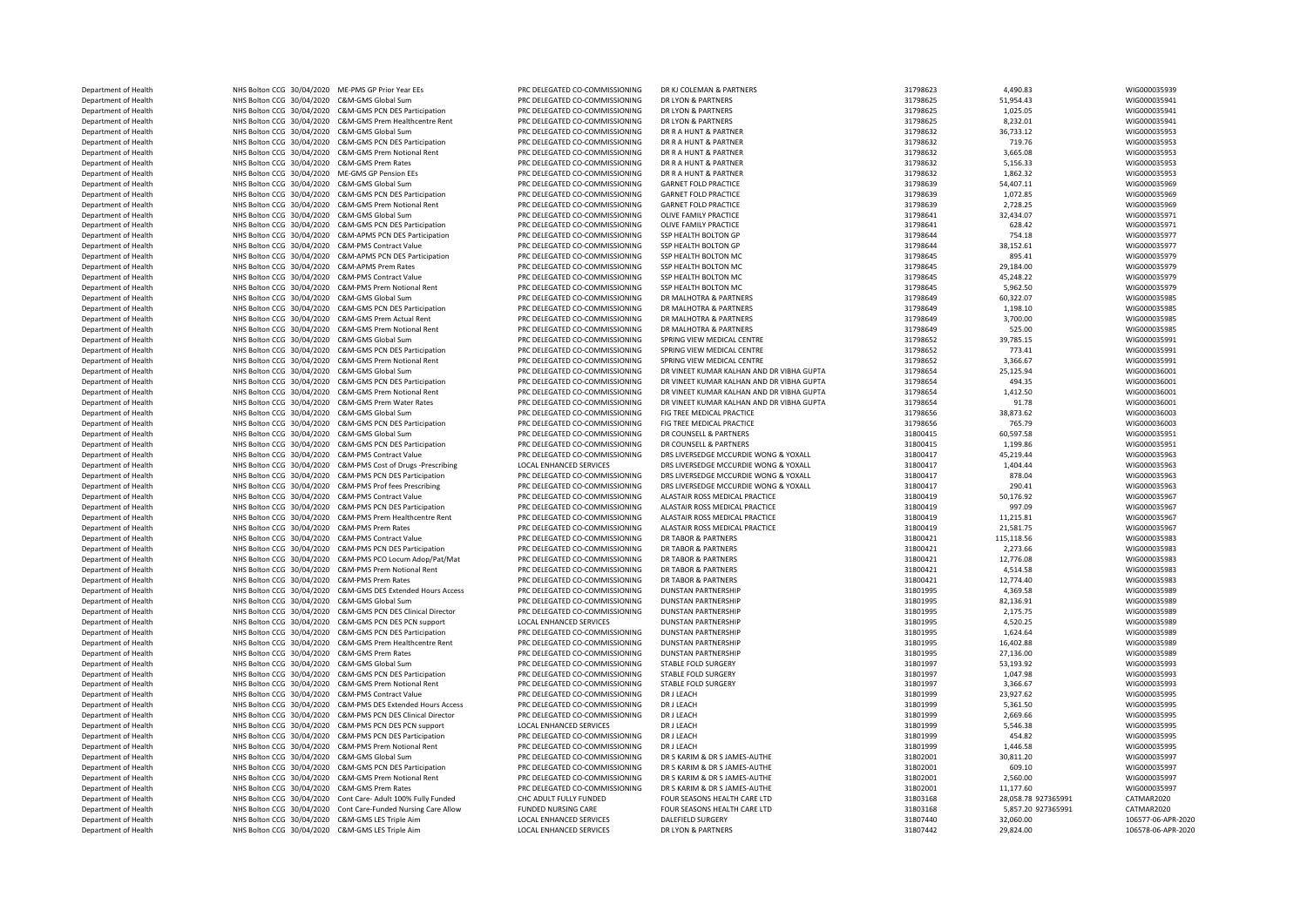| Department of Health | NHS Bolton CCG 30/04/2020 C&M-GMS LES Triple Aim  | <b>LOCAL ENHANCED SERVICES</b> | DR J A L KIRBY & PARTNERS   | 31807443 | 29.372.00 | 106579-06-APR-2020 |
|----------------------|---------------------------------------------------|--------------------------------|-----------------------------|----------|-----------|--------------------|
| Department of Health | NHS Bolton CCG 30/04/2020 C&M-GMS LES Triple Aim  | <b>LOCAL ENHANCED SERVICES</b> | <b>GARNET FOLD PRACTICE</b> | 31807444 | 31,865.00 | 106576-06-APR-2020 |
| Department of Health | NHS Bolton CCG 30/04/2020 C&M-GMS LES Triple Aim  | <b>LOCAL ENHANCED SERVICES</b> | KEARSLEY MEDICAL CENTRE     | 31807445 | 63.903.00 | 106575-06-APR-2020 |
| Department of Health | NHS Bolton CCG 30/04/2020 C&M-GMS LES Triple Aim  | <b>LOCAL ENHANCED SERVICES</b> | DR MALHOTRA & PARTNERS      | 31807446 | 35.296.00 | 106574-06-APR-2020 |
| Department of Health | NHS Bolton CCG 30/04/2020 C&M-GMS LES Triple Aim  | <b>LOCAL ENHANCED SERVICES</b> | DUNSTAN PARTNERSHIP         | 31807447 | 48.210.00 | 106571-06-APR-2020 |
| Department of Health | NHS Bolton CCG 30/04/2020 C&M-GMS LES Triple Aim  | <b>LOCAL ENHANCED SERVICES</b> | STABLE FOLD SURGERY         | 31807448 | 31.110.00 | 106573-06-APR-2020 |
| Department of Health | NHS Bolton CCG 30/04/2020 C&M-GMS LES Triple Aim  | <b>LOCAL ENHANCED SERVICES</b> | DR COUNSELL & PARTNERS      | 31807449 | 34.432.00 | 106572-06-APR-2020 |
| Department of Health | NHS Bolton CCG 30/04/2020 C&M-APMS LES Triple Aim | <b>LOCAL ENHANCED SERVICES</b> | BOLTON COMMUNITY PRACTICE   | 31807450 | 58.773.00 | 106616-06-APR-2020 |
| Department of Health | NHS Bolton CCG 30/04/2020 C&M-PMS LES Triple Aim  | <b>LOCAL ENHANCED SERVICES</b> | DR KJ COLEMAN & PARTNERS    | 31807456 | 54.029.00 | 106607-06-APR-2020 |
| Department of Health | NHS Bolton CCG 30/04/2020 C&M-PMS LES Triple Aim  | LOCAL ENHANCED SERVICES        | DR J LOWE & PARTNERS        | 31807457 | 31.430.00 | 106611-06-APR-2020 |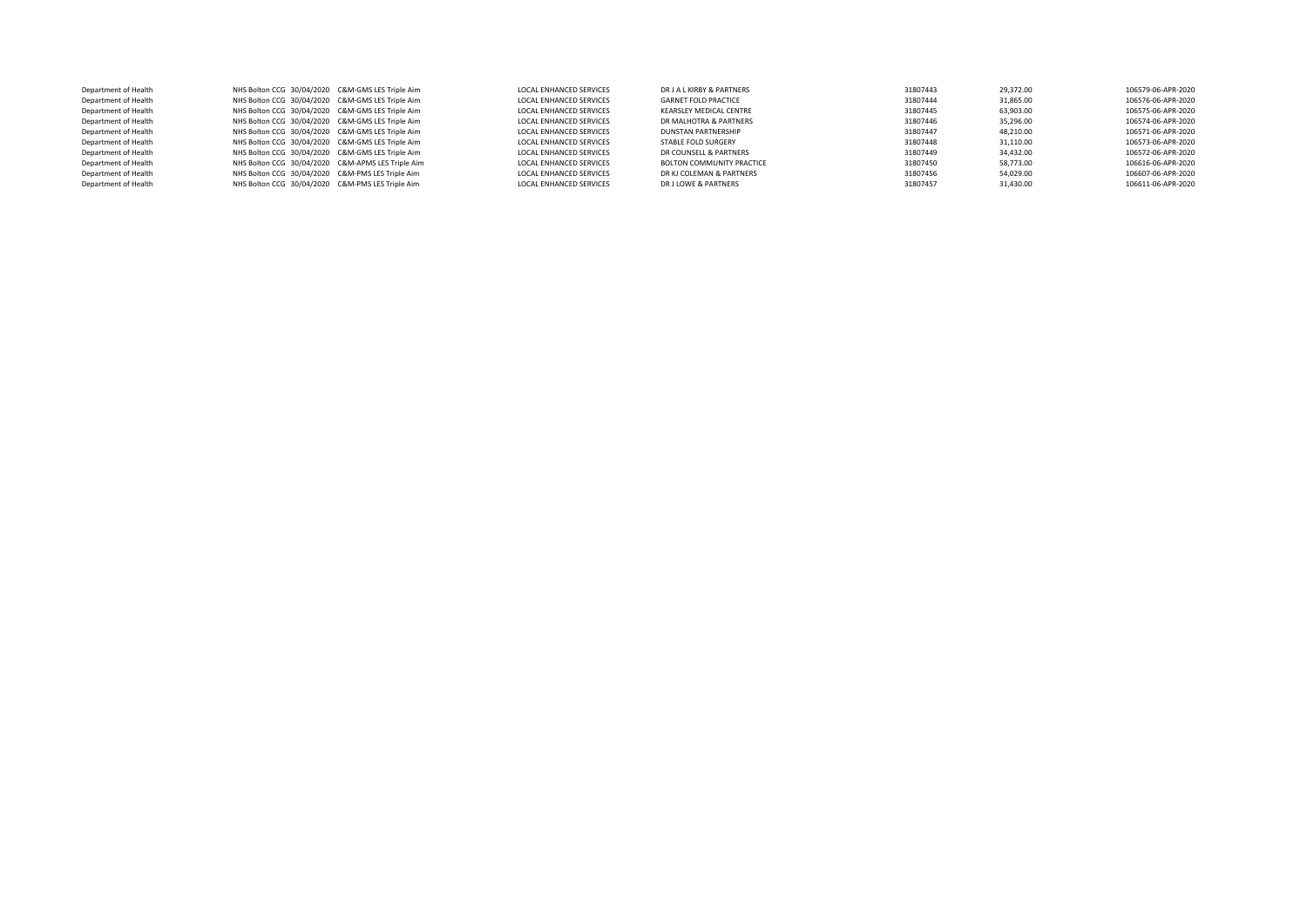| Department of Health | NHS Bolton CCG 30/04/2020 C&M-PMS LES Triple Aim     |                                                                            | LOCAL ENHANCED SERVICES        | DR J P NAGLE & PARTNERS                            | 31807458 | 96,200.00               | 106609-06-APR-2020 |
|----------------------|------------------------------------------------------|----------------------------------------------------------------------------|--------------------------------|----------------------------------------------------|----------|-------------------------|--------------------|
| Department of Health | NHS Bolton CCG 30/04/2020 C&M-PMS LES Triple Aim     |                                                                            | LOCAL ENHANCED SERVICES        | DR P A SAUL & PARTNERS                             | 31807460 | 30,303.00               | 106604-06-APR-2020 |
| Department of Health | NHS Bolton CCG 30/04/2020 C&M-PMS LES Triple Aim     |                                                                            | LOCAL ENHANCED SERVICES        | DR M S FLETCHER & PARTNERS                         | 31807462 | 43,339.00               | 106603-06-APR-2020 |
| Department of Health | NHS Bolton CCG 30/04/2020 C&M-PMS LES Triple Aim     |                                                                            | LOCAL ENHANCED SERVICES        | DR TABOR & PARTNERS                                | 31807467 | 71,081.00               | 106614-06-APR-2020 |
| Department of Health | NHS Bolton CCG 30/04/2020 C&M-PMS LES Triple Aim     |                                                                            | LOCAL ENHANCED SERVICES        | <b>SILVERT &amp; PARTNERS</b>                      | 31807471 | 63,996.00               | 106612-06-APR-2020 |
| Department of Health | NHS Bolton CCG 30/04/2020 C&M-APMS LES Triple Aim    |                                                                            | LOCAL ENHANCED SERVICES        | SSP HEALTH BOLTON MC                               | 31807474 | 26,370.00               | 106617-06-APR-2020 |
|                      |                                                      |                                                                            |                                |                                                    |          |                         |                    |
| Department of Health | NHS Bolton CCG 30/04/2020 C&M-PMS LES Triple Aim     |                                                                            | LOCAL ENHANCED SERVICES        | SWAN LANE MEDICAL CENTRE                           | 31807476 | 39,600.00               | 106610-06-APR-2020 |
| Department of Health | NHS Bolton CCG 30/04/2020 C&M-PMS LES Triple Aim     |                                                                            | LOCAL ENHANCED SERVICES        | HEATON MEDICAL CENTRE                              | 31807477 | 49,480.00               | 106613-06-APR-2020 |
| Department of Health | NHS Bolton CCG 30/04/2020 C&M-PMS LES Triple Aim     |                                                                            | LOCAL ENHANCED SERVICES        | DRS LIVERSEDGE MCCURDIE WONG & YOXALL              | 31807483 | 27,714.00               | 106608-06-APR-2020 |
| Department of Health | NHS Bolton CCG 30/04/2020 C&M-PMS LES Triple Aim     |                                                                            | LOCAL ENHANCED SERVICES        | ALASTAIR ROSS MEDICAL PRACTICE                     | 31807484 | 29,669.00               | 106606-06-APR-2020 |
| Department of Health | NHS Bolton CCG 30/04/2020 C&M-APMS Contract Value    |                                                                            | PRC DELEGATED CO-COMMISSIONING | BOLTON GP PARTNERSHIP LTD                          | 31807494 | 44,789.32               | 106619-06-APR-2020 |
| Department of Health | NHS Bolton CCG 30/04/2020 C&M-APMS QOF Aspiration    |                                                                            | PRC DELEGATED CO-COMMISSIONING | <b>BOLTON GP PARTNERSHIP LTD</b>                   | 31807494 | 3,495.00                | 106619-06-APR-2020 |
| Department of Health | NHS Bolton CCG 30/04/2020 C&M-PMS Contract Value     |                                                                            | PRC DELEGATED CO-COMMISSIONING | <b>BOLTON COMMUNITY PRACTICE</b>                   | 31813996 | 101,518.72              | WIG000035909       |
|                      |                                                      |                                                                            |                                |                                                    |          |                         |                    |
| Department of Health |                                                      | NHS Bolton CCG 30/04/2020 C&M-PMS DES Extended Hours Access                | PRC DELEGATED CO-COMMISSIONING | BOLTON COMMUNITY PRACTICE                          | 31813996 | 4,407.28                | WIG000035909       |
| Department of Health |                                                      | NHS Bolton CCG 30/04/2020 C&M-PMS PCN DES Clinical Director                | PRC DELEGATED CO-COMMISSIONING | <b>BOLTON COMMUNITY PRACTICE</b>                   | 31813996 | 2,194.52                | WIG000035909       |
| Department of Health |                                                      | NHS Bolton CCG 30/04/2020 C&M-PMS PCN DES PCN support                      | LOCAL ENHANCED SERVICES        | <b>BOLTON COMMUNITY PRACTICE</b>                   | 31813996 | 4,559.25                | WIG000035909       |
| Department of Health |                                                      | NHS Bolton CCG 30/04/2020 C&M-PMS PCN DES Participation                    | PRC DELEGATED CO-COMMISSIONING | <b>BOLTON COMMUNITY PRACTICE</b>                   | 31813996 | 1,982.19                | WIG000035909       |
| Department of Health |                                                      | NHS Bolton CCG 30/04/2020 C&M-APMS PCN DES Participation                   | PRC DELEGATED CO-COMMISSIONING | DR J P NAGLE & PARTNERS                            | 31813997 | 3,063.69                | WIG000035933       |
| Department of Health | NHS Bolton CCG 30/04/2020 C&M-PMS Contract Value     |                                                                            | PRC DELEGATED CO-COMMISSIONING | DR J P NAGLE & PARTNERS                            | 31813997 | 155,187.00              | WIG000035933       |
| Department of Health |                                                      | NHS Bolton CCG 30/04/2020 C&M-PMS Prem Notional Rent                       | PRC DELEGATED CO-COMMISSIONING | DR J P NAGLE & PARTNERS                            | 31813997 | 7,945.83                | WIG000035933       |
|                      |                                                      |                                                                            |                                |                                                    |          |                         |                    |
| Department of Health |                                                      | NHS Bolton CCG 30/04/2020 C&M-APMS PCN DES Participation                   | PRC DELEGATED CO-COMMISSIONING | DR P A SAUL & PARTNERS                             | 31813998 | 1,062.60                | WIG000035945       |
| Department of Health | NHS Bolton CCG 30/04/2020 C&M-PMS Contract Value     |                                                                            | PRC DELEGATED CO-COMMISSIONING | DR P A SAUL & PARTNERS                             | 31813998 | 53,530.36               | WIG000035945       |
| Department of Health |                                                      | NHS Bolton CCG 30/04/2020 C&M-PMS Prem Notional Rent                       | PRC DELEGATED CO-COMMISSIONING | DR P A SAUL & PARTNERS                             | 31813998 | 3,162.50                | WIG000035945       |
| Department of Health | NHS Bolton CCG 30/04/2020 C&M-PMS Prem Rates         |                                                                            | PRC DELEGATED CO-COMMISSIONING | DR P A SAUL & PARTNERS                             | 31813998 | 7,923.73                | WIG000035945       |
| Department of Health | NHS Bolton CCG 30/04/2020 C&M-PMS Prem Water Rates   |                                                                            | PRC DELEGATED CO-COMMISSIONING | DR P A SAUL & PARTNERS                             | 31813998 | 222.83                  | WIG000035945       |
| Department of Health |                                                      | NHS Bolton CCG 30/04/2020 C&M-APMS PCN DES Participation                   | PRC DELEGATED CO-COMMISSIONING | DR EM PERRY                                        | 31813999 | 542.15                  | WIG000035949       |
| Department of Health | NHS Bolton CCG 30/04/2020 C&M-PMS Contract Value     |                                                                            | PRC DELEGATED CO-COMMISSIONING | DR EM PERRY                                        | 31813999 | 27,193.91               | WIG000035949       |
|                      |                                                      |                                                                            |                                |                                                    |          |                         |                    |
| Department of Health |                                                      | NHS Bolton CCG 30/04/2020 C&M-PMS Prem Notional Rent                       | PRC DELEGATED CO-COMMISSIONING | DR FM PFRRY                                        | 31813999 | 1,816.67                | WIG000035949       |
| Department of Health |                                                      | NHS Bolton CCG 30/04/2020 C&M-APMS PCN DES Participation                   | PRC DELEGATED CO-COMMISSIONING | DR R A M FALOUJI & PARTNER                         | 31814000 | 536.23                  | WIG000035955       |
| Department of Health | NHS Bolton CCG 30/04/2020 C&M-PMS Contract Value     |                                                                            | PRC DELEGATED CO-COMMISSIONING | DR R A M FALOUJI & PARTNER                         | 31814000 | 27,496.61               | WIG000035955       |
| Department of Health | NHS Bolton CCG 30/04/2020 C&M-GMS Global Sum         |                                                                            | PRC DELEGATED CO-COMMISSIONING | DR T A WALMSLEY & PARTNERS                         | 31814001 | 40,913.83               | WIG000035957       |
| Department of Health |                                                      | NHS Bolton CCG 30/04/2020 C&M-GMS PCN DES Participation                    | PRC DELEGATED CO-COMMISSIONING | DR T A WALMSLEY & PARTNERS                         | 31814001 | 803.60                  | WIG000035957       |
| Department of Health |                                                      | NHS Bolton CCG 30/04/2020 C&M-GMS PCO Locum Adop/Pat/Mat                   | PRC DELEGATED CO-COMMISSIONING | DR T A WALMSLEY & PARTNERS                         | 31814001 | 16,855.60               | WIG000035957       |
|                      |                                                      |                                                                            |                                |                                                    |          |                         |                    |
| Department of Health | NHS Bolton CCG 30/04/2020 C&M-GMS Prem Rates         |                                                                            | PRC DELEGATED CO-COMMISSIONING | DR T A WALMSLEY & PARTNERS                         | 31814001 | 15,843.25               | WIG000035957       |
| Department of Health |                                                      | NHS Bolton CCG 30/04/2020 C&M-APMS PCN DES Participation                   | PRC DELEGATED CO-COMMISSIONING | DR S R GREEN & PARTNER                             | 31814002 | 729.86                  | WIG000035959       |
| Department of Health | NHS Bolton CCG 30/04/2020 C&M-PMS Contract Value     |                                                                            | PRC DELEGATED CO-COMMISSIONING | DR S R GREEN & PARTNER                             | 31814002 | 37,152.93               | WIG000035959       |
| Department of Health | NHS Bolton CCG 30/04/2020 C&M-PMS Prem Rates         |                                                                            | PRC DELEGATED CO-COMMISSIONING | DR S R GREEN & PARTNER                             | 31814002 | 10,728.50               | WIG000035959       |
| Department of Health | NHS Bolton CCG 30/04/2020 C&M-PMS Prem Water Rates   |                                                                            | PRC DELEGATED CO-COMMISSIONING | DR S R GREEN & PARTNER                             | 31814002 | 815.22                  | WIG000035959       |
| Department of Health |                                                      | NHS Bolton CCG 30/04/2020 C&M-APMS PCN DES Participation                   | PRC DELEGATED CO-COMMISSIONING | DR S S H NASEEF                                    | 31814003 | 456.77                  | WIG000035961       |
| Department of Health | NHS Bolton CCG 30/04/2020 C&M-PMS Contract Value     |                                                                            | PRC DELEGATED CO-COMMISSIONING | DR S S H NASEEF                                    | 31814003 | 23.039.50               | WIG000035961       |
|                      |                                                      |                                                                            |                                |                                                    |          |                         |                    |
| Department of Health |                                                      | NHS Bolton CCG 30/04/2020 C&M-PMS Prem Notional Rent                       | PRC DELEGATED CO-COMMISSIONING | DR S S H NASEEF                                    | 31814003 | 2,504.17                | WIG000035961       |
| Department of Health | NHS Bolton CCG 30/04/2020 C&M-PMS Prem Rates         |                                                                            | PRC DELEGATED CO-COMMISSIONING | DR S S H NASEEF                                    | 31814003 | 10,728.50               | WIG000035961       |
| Department of Health |                                                      | NHS Bolton CCG 30/04/2020 C&M-APMS PCN DES Participation                   | PRC DELEGATED CO-COMMISSIONING | DR Y LOOMBA & PARTNER BOLTON                       | 31814004 | 587.41                  | WIG000035965       |
| Department of Health | NHS Bolton CCG 30/04/2020 C&M-PMS Contract Value     |                                                                            | PRC DELEGATED CO-COMMISSIONING | DR Y LOOMBA & PARTNER BOLTON                       | 31814004 | 29,682.80               | WIG000035965       |
| Department of Health |                                                      | NHS Bolton CCG 30/04/2020 C&M-PMS Prem Healthcentre Rent                   | PRC DELEGATED CO-COMMISSIONING | DR Y LOOMBA & PARTNER BOLTON                       | 31814004 | 6,449.33                | WIG000035965       |
| Department of Health | NHS Bolton CCG 30/04/2020 ME - PMS GP Prior Year ERs |                                                                            | PRC DELEGATED CO-COMMISSIONING | DR Y LOOMBA & PARTNER BOLTON                       | 31814004 | 3,043.37                | WIG000035965       |
|                      | NHS Bolton CCG 30/04/2020 ME-PMS GP Prior Year EEs   |                                                                            | PRC DELEGATED CO-COMMISSIONING | DR Y LOOMBA & PARTNER BOLTON                       |          |                         |                    |
| Department of Health |                                                      |                                                                            |                                |                                                    | 31814004 | 3,833.89                | WIG000035965       |
| Department of Health |                                                      | NHS Bolton CCG 30/04/2020 C&M-APMS PCN DES Participation                   | PRC DELEGATED CO-COMMISSIONING | SILVERT & PARTNERS                                 | 31814006 | 2,199.91                | WIG000035975       |
| Department of Health | NHS Bolton CCG 30/04/2020 C&M-PMS Contract Value     |                                                                            | PRC DELEGATED CO-COMMISSIONING | <b>SILVERT &amp; PARTNERS</b>                      | 31814006 | 110,999.03              | WIG000035975       |
| Department of Health |                                                      | NHS Bolton CCG 30/04/2020 C&M-PMS Prem Notional Rent                       | PRC DELEGATED CO-COMMISSIONING | <b>SILVERT &amp; PARTNERS</b>                      | 31814006 | 6,734.09                | WIG000035975       |
| Department of Health | NHS Bolton CCG 30/04/2020 C&M-PMS Prem Rates         |                                                                            | PRC DELEGATED CO-COMMISSIONING | <b>SILVERT &amp; PARTNERS</b>                      | 31814006 | 18,712.50               | WIG000035975       |
| Department of Health |                                                      | NHS Bolton CCG 30/04/2020 C&M-APMS PCN DES Participation                   | PRC DELEGATED CO-COMMISSIONING | SWAN LANE MEDICAL CENTRE                           | 31814009 | 1,373.50                | WIG000035987       |
| Department of Health | NHS Bolton CCG 30/04/2020 C&M-PMS Contract Value     |                                                                            | PRC DELEGATED CO-COMMISSIONING | SWAN LANE MEDICAL CENTRE                           | 31814009 | 70,172.70               | WIG000035987       |
|                      |                                                      |                                                                            |                                |                                                    |          |                         |                    |
| Department of Health |                                                      | NHS Bolton CCG 30/04/2020 C&M-PMS Prem Notional Rent                       | PRC DELEGATED CO-COMMISSIONING | SWAN LANE MEDICAL CENTRE                           | 31814009 | 2,558.33                | WIG000035987       |
| Department of Health | NHS Bolton CCG 30/04/2020 C&M-PMS Prem Rates         |                                                                            | PRC DELEGATED CO-COMMISSIONING | SWAN LANE MEDICAL CENTRE                           | 31814009 | 2,905.36                | WIG000035987       |
| Department of Health |                                                      | NHS Bolton CCG 30/04/2020 C&M-APMS PCN DES Participation                   | PRC DELEGATED CO-COMMISSIONING | HEATON MEDICAL CENTRE                              | 31814010 | 1,599.00                | WIG000035999       |
| Department of Health | NHS Bolton CCG 30/04/2020 C&M-PMS Contract Value     |                                                                            | PRC DELEGATED CO-COMMISSIONING | HEATON MEDICAL CENTRE                              | 31814010 | 81,509.43               | WIG000035999       |
| Department of Health |                                                      | NHS Bolton CCG 30/04/2020 C&M-PMS PCO Locum Sickness                       | PRC DELEGATED CO-COMMISSIONING | HEATON MEDICAL CENTRE                              | 31814010 | 1,350.00                | WIG000035999       |
| Department of Health |                                                      | NHS Bolton CCG 30/04/2020 C&M-PMS Prem Notional Rent                       | PRC DELEGATED CO-COMMISSIONING | <b>HEATON MEDICAL CENTRE</b>                       | 31814010 | 5,237.50                | WIG000035999       |
| Department of Health | NHS Bolton CCG 30/04/2020 C&M-PMS Prem Rates         |                                                                            | PRC DELEGATED CO-COMMISSIONING | <b>HEATON MEDICAL CENTRE</b>                       | 31814010 | 14,970.00               | WIG000035999       |
|                      |                                                      |                                                                            |                                |                                                    |          |                         |                    |
| Department of Health |                                                      | NHS Bolton CCG 30/04/2020 Hcare Srv Rec NHS Trust-CQUIN                    | AMBULANCE SERVICES             | NORTH WEST AMBULANCE SERVICE NHS TRUST             | 31821649 | 31,553.00 654435138     | 4110050208         |
| Department of Health |                                                      | NHS Bolton CCG 30/04/2020 Clinical&Medical-Independent Sector              | OUT OF HOURS                   | BARDOC                                             | 31821713 | 374,958.00              | 8232               |
| Department of Health |                                                      | NHS Bolton CCG 30/04/2020 Hcare Srv Rec Fdtn Trust-Over/ Under Performance | ACUTE COMMISSIONING            | LANCASHIRE TEACHING HOSPITALS NHS FOUNDATION TRUST | 31821797 | (59,443.90) 654937107   | 15339023           |
| Department of Health |                                                      | NHS Bolton CCG 30/04/2020 Clinical&Medical-Voluntary Sector                | MENTAL HEALTH CONTRACTS        | ST GEORGES DAY CENTRE (BOLTON) LTD                 | 31827305 | 29.020.00               | 2020211            |
| Department of Health |                                                      | NHS Bolton CCG 30/04/2020 Clinical&Medical-Independent Sector              | MENTAL HEALTH CONTRACTS        | NORTHERN HEALTHCARE LTD                            | 31827308 | 101,400.00              | 1364               |
| Department of Health |                                                      | NHS Bolton CCG 30/04/2020 Clinical&Medical-Voluntary Sector                | MENTAL HEALTH CONTRACTS        | <b>ALTERNATIVE FUTURES GROUP</b>                   | 31827314 | 101,966.47              | AFSI063077         |
| Department of Health |                                                      | NHS Bolton CCG 30/04/2020 Hcare Srv Rec NHS Trust-Contract Baseline        | ACUTE COMMISSIONING            | EAST LANCASHIRE HOSPITALS NHS TRUST                | 31850327 | 66,022.37 654913225     | 106632-09-APR-2020 |
|                      |                                                      |                                                                            |                                |                                                    |          |                         |                    |
| Department of Health |                                                      | NHS Bolton CCG 30/04/2020 Hcare Srv Rec Fdtn Trust-Contract Baseline       | ACUTE COMMISSIONING            | ROYAL BOLTON HOSPITAL NHS FOUNDATION TRUST         | 31850328 | 19,020,382.61 654913421 | 106630-09-APR-2020 |
| Department of Health |                                                      | NHS Bolton CCG 30/04/2020 Hcare Srv Rec NHS Trust-Contract Baseline        | AMBULANCE SERVICES             | NORTH WEST AMBULANCE SERVICE NHS TRUST             | 31850329 | 989,878.66 654435138    | 106637-09-APR-2020 |
| Department of Health |                                                      | NHS Bolton CCG 30/04/2020 Hcare Srv Rec Fdtn Trust-Contract Baseline       | ACUTE COMMISSIONING            | LANCASHIRE TEACHING HOSPITALS NHS FOUNDATION TRUST | 31850330 | 129,646.01 654937107    | 106634-09-APR-2020 |
|                      |                                                      |                                                                            |                                |                                                    |          |                         |                    |
| Department of Health |                                                      | NHS Bolton CCG 30/04/2020 Hcare Srv Rec NHS Trust-Contract Baseline        | ACUTE COMMISSIONING            | PENNINE ACUTE HOSPITALS NHS TRUST                  | 31850331 | 170,005.48 654418333    | 106642-09-APR-2020 |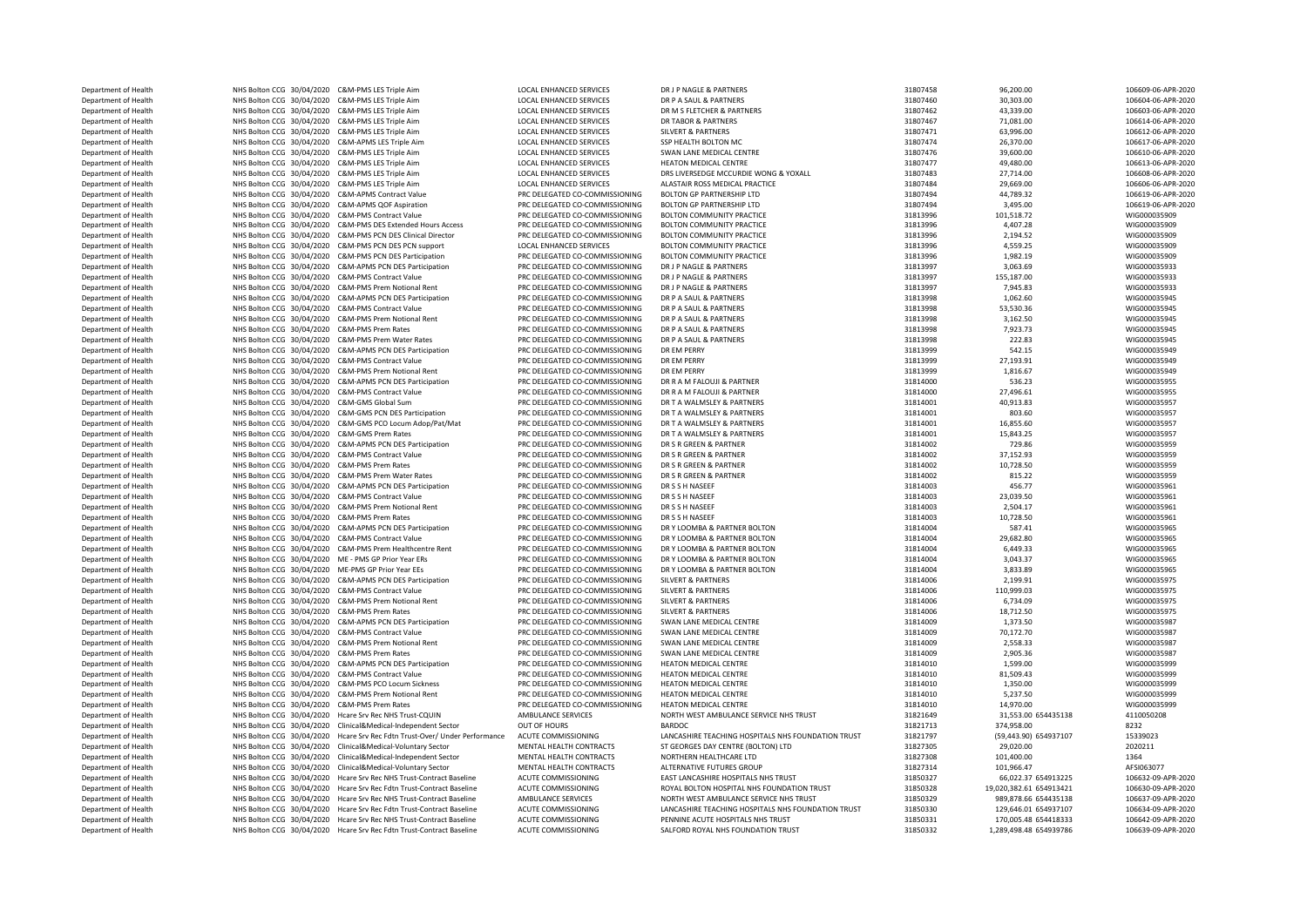| Department of Health |                                                       | NHS Bolton CCG 30/04/2020 Hcare Srv Rec Fdtn Trust-Contract Baseline | ACUTE COMMISSIONING     | WRIGHTINGTON WIGAN & LEIGH NHS FOUNDATION TRUST       | 31850334 | 533.661.80 GB654951509   | 106643-09-APR-2020 |
|----------------------|-------------------------------------------------------|----------------------------------------------------------------------|-------------------------|-------------------------------------------------------|----------|--------------------------|--------------------|
| Department of Health |                                                       | NHS Bolton CCG 30/04/2020 Hcare Srv Rec Fdtn Trust-Contract Baseline | MENTAL HEALTH CONTRACTS | CHESHIRE AND WIRRAL PARTNERSHIP NHS FOUNDATION TRUST  | 31850335 | 34.153.44 654951901      | 106631-09-APR-2020 |
| Department of Health |                                                       | NHS Bolton CCG 30/04/2020 Hcare Srv Rec Fdtn Trust-Contract Baseline | MENTAL HEALTH CONTRACTS | GREATER MANCHESTER MENTAL HEALTH NHS FOUNDATION TRUST | 31850336 | 2.919.262.52 GB654929594 | 106633-09-APR-2020 |
| Department of Health |                                                       | NHS Bolton CCG 30/04/2020 Hcare Srv Rec Fdtn Trust-Contract Baseline | MENTAL HEALTH CONTRACTS | NORTH WEST BOROUGHS HEALTHCARE NHS FOUNDATION TRUST   | 31850337 | 31.183.58                | 106638-09-APR-2020 |
| Department of Health |                                                       | NHS Bolton CCG 30/04/2020 Hcare Srv Rec Fdtn Trust-Contract Baseline | ACUTE COMMISSIONING     | THE CHRISTIE NHS FOUNDATION TRUST                     | 31850338 | 158.653.68 654916118     | 106641-09-APR-2020 |
| Department of Health |                                                       | NHS Bolton CCG 30/04/2020 Hcare Srv Rec Fdtn Trust-Contract Baseline | ACUTE COMMISSIONING     | MANCHESTER UNIVERSITY NHS FOUNDATION TRUST            | 31850339 | 1.009.068.56 654415538   | 106636-09-APR-2020 |
| Department of Health |                                                       | NHS Bolton CCG 30/04/2020 Hcare Srv Rec Fdtn Trust-Contract Baseline | ACUTE COMMISSIONING     | LIVERPOOL UNIVERSITY HOSPITALS NHS FOUNDATION TRUST   | 31850340 | 36.209.50                | 106635-09-APR-2020 |
| Department of Health | NHS Bolton CCG 30/04/2020 Apprenticeship Levy Payable |                                                                      | <b>BALANCE SHEET</b>    | HMRC                                                  | 31882019 | 1.179.00 654457614       | 475PW004363742012  |
| Department of Health | NHS Bolton CCG 30/04/2020 Income tax <1Yr             |                                                                      | <b>BALANCE SHEET</b>    | <b>HMRC</b>                                           | 31882019 | 71.595.40 654457614      | 475PW004363742012  |
| Department of Health |                                                       | NHS Bolton CCG 30/04/2020 Income tax <1Yr-Student Loans              | <b>BALANCE SHEET</b>    | HMRC                                                  | 31882019 | 1.423.00 654457614       | 475PW004363742012  |
| Department of Health |                                                       | NHS Bolton CCG 30/04/2020 National Insurance < 1 yr-NI- ERS          | <b>BALANCE SHEET</b>    | HMRC                                                  | 31882019 | 50.755.60 654457614      | 475PW004363742012  |
| Department of Health |                                                       | NHS Bolton CCG 30/04/2020 National Insurance < 1 yr-NI-EES           | <b>BALANCE SHEET</b>    | <b>HMRC</b>                                           | 31882019 | 37.472.39 654457614      | 475PW004363742012  |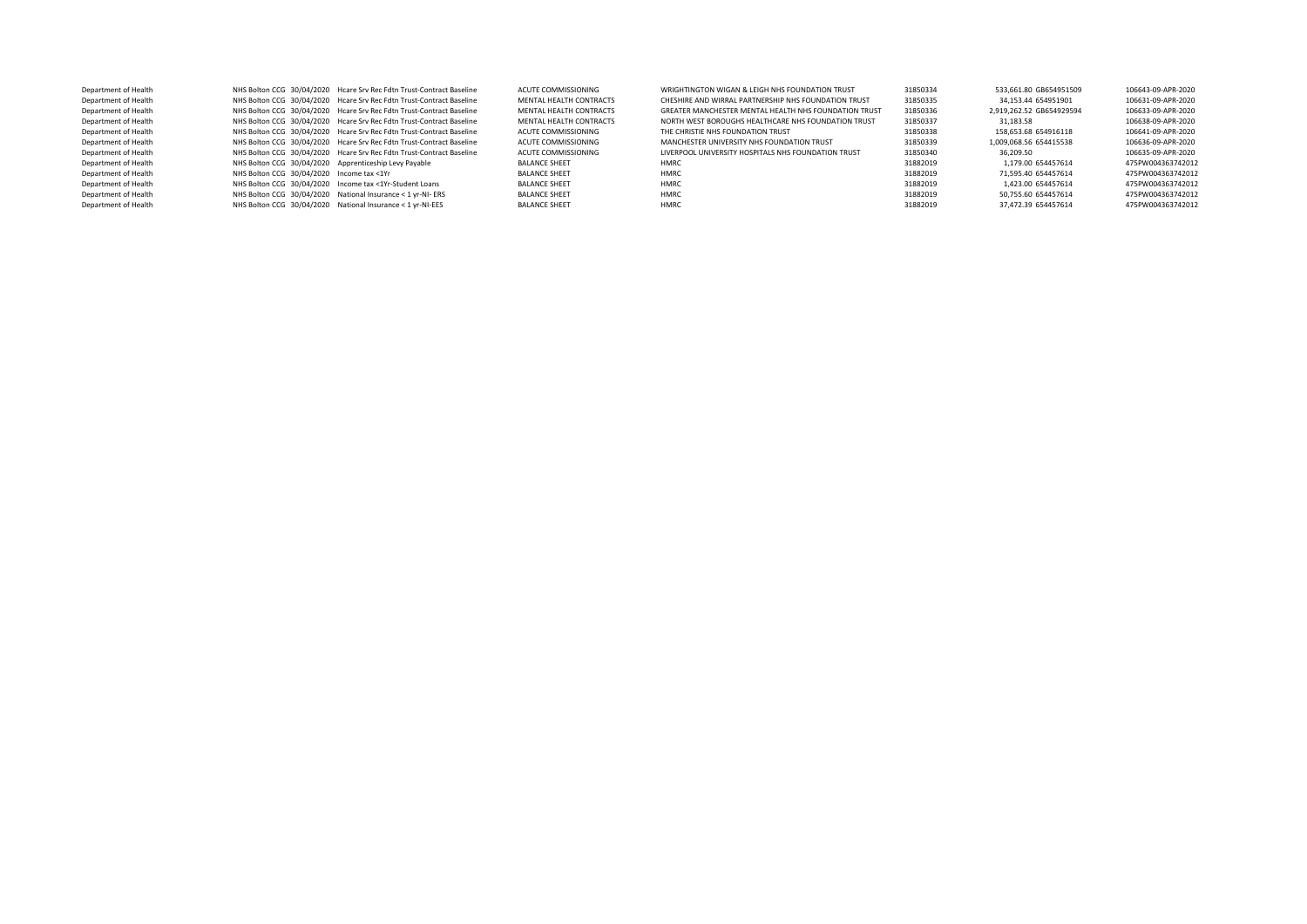| Department of Health | NHS Bolton CCG 30/04/2020 Post Graduate Loan Pavable                       | <b>BALANCE SHEET</b>            | <b>HMRC</b>                                                                              | 31882019 | 71.00 654457614        | 475PW004363742012 |
|----------------------|----------------------------------------------------------------------------|---------------------------------|------------------------------------------------------------------------------------------|----------|------------------------|-------------------|
| Department of Health | NHS Bolton CCG 30/04/2020 Statutory Mat Pay < 1 yr                         | <b>BALANCE SHEET</b>            | <b>HMRC</b>                                                                              | 31882019 | (4.301.54) 654457614   | 475PW004363742012 |
| Department of Health | NHS Bolton CCG 30/04/2020 Hcare Srv Rec NHS Trust-Non Contract             | NCAS/OATS                       | ST HELENS AND KNOWSLEY HOSPITALS NHS TRUST                                               | 31902287 | 35.701.00 654943996    | 16795348          |
| Department of Health | NHS Bolton CCG 30/04/2020 Clinical&Medical-Voluntary Sector                | <b>HOSPICES</b>                 | <b>BOLTON HOSPICE</b>                                                                    | 31902298 | 1.152.134.00           | 1896              |
| Department of Health | NHS Bolton CCG 30/04/2020 Hcare Sry Rec Fdtn Trust-Contract Baseline       | ACUTE COMMISSIONING             | ROYAL BOLTON HOSPITAL NHS FOUNDATION TRUST                                               | 31902311 | 35.000.00 654913421    | 1059062           |
| Department of Health | NHS Bolton CCG 30/04/2020 Hcare Srv Rec Fdtn Trust-Contract Baseline       | ACUTE COMMISSIONING             | ROYAL BOLTON HOSPITAL NHS FOUNDATION TRUST                                               | 31902314 | (58.376.00) 654913421  | 1000002351        |
| Department of Health | NHS Bolton CCG 30/04/2020 Clinical&Medical-Voluntary Sector                | <b>HOSPICES</b>                 | <b>ST ANNS HOSPICE</b>                                                                   | 31902345 | 39.482.00              | 1402              |
| Department of Health | NHS Bolton CCG 30/04/2020 Hcare Srv Rec Fdtn Trust-Over/ Under Performance | ACUTE COMMISSIONING             | SALFORD ROYAL NHS FOUNDATION TRUST                                                       | 31919976 | (186.049.00) 654939786 | Z0003392          |
| Department of Health | NHS Bolton CCG 30/04/2020 Clinical&Medical-Voluntary Sector                | NON RECURRENT PROGRAMMES        | 1 POINT                                                                                  | 31926155 | 351.000.00             | INV1920157        |
| Department of Health | NHS Bolton CCG 30/04/2020 Hcare Srv Rec Fdtn Trust-Contract Baseline       | MENTAL HEALTH SERVICES - ADULTS | GREATER MANCHESTER MENTAL HEALTH NHS FOUNDATION TRUST                                    | 31953240 | 74.486.68 GB654929594  | 37679             |
| Department of Health | NHS Bolton CCG 30/04/2020 Hcare Sry Rec Fdtn Trust-Contract Baseline       | MENTAL HEALTH SERVICES - ADULTS | <b>GREATER MANCHESTER MENTAL HEALTH NHS FOUNDATION TRUST</b>                             | 31953247 | 31.963.48 GB654929594  | 37678             |
| Department of Health | NHS Bolton CCG 30/04/2020 Clinical&Medical-Othe Public Sector              | LEARNING DIFFICULTIES           | <b>BOLTON COUNCIL</b>                                                                    | 31983578 | 33.572.29              | 3.0234E+15        |
| Department of Health | NHS Bolton CCG 30/04/2020 Clinical&Medical-Voluntary Sector                | <b>Winter Resilience</b>        | AGE UK BOLTON                                                                            | 31983647 | 76.875.00              | 331               |
| Department of Health | NHS Bolton CCG 30/04/2020 Hithcre-Foundation Trsts                         |                                 | CHILD AND ADOLESCENT MENTAL HEALTH GREATER MANCHESTER MENTAL HEALTH NHS FOUNDATION TRUST | 31983792 | 180,000,00 GB654929594 | 38607             |
| Department of Health | NHS Bolton CCG 30/04/2020 Hcare Srv Rec Fdtn Trust-Non Contract            | MENTAL HEALTH CONTRACTS         | GREATER MANCHESTER MENTAL HEALTH NHS FOUNDATION TRUST                                    | 31983802 | 95.563.41 GB654929594  | 38619             |
| Department of Health | NHS Bolton CCG 30/04/2020 Cont Care- Adult 100% Fully Funded               | CHC ADULT FULLY FUNDED          | <b>BOLTON COUNCIL</b>                                                                    | 32031729 | 280.000.00             | 3.0234E+15        |
| Department of Health | NHS Bolton CCG 30/04/2020 Clinical&Medical-Independent Sector              | ACUTE COMMISSIONING             | <b>BMI HEALTHCARE LTD</b>                                                                | 32031772 | 43.163.55 GB235134980  | 123452            |
| Department of Health | NHS Bolton CCG 30/04/2020 Clinical&Medical-Not For Profit                  | <b>HOSPICES</b>                 | <b>BOLTON HOSPICE</b>                                                                    | 32031790 | 43.960.34              | 1899              |
| Department of Health | NHS Bolton CCG 30/04/2020 Prepymnts <1Yr                                   | <b>BALANCE SHEET</b>            | <b>BOLTON COUNCIL</b>                                                                    | 32036708 | 399,285.21             | 3.0234E+15        |
| Department of Health | NHS Bolton CCG 30/04/2020 Clinical&Medical-Independent Sector              | ACUTE COMMISSIONING             | SPAMEDICA LTD                                                                            | 32057017 | 122,930.17             | NHSBOL105         |
| Department of Health | NHS Bolton CCG 30/04/2020 Computer Software/License                        | PRIMARY CARE IT                 | NEEKO TECHNOLOGY SERVICES LTD                                                            | 32057020 | 82.800.00              | NTS01309          |
| Department of Health | NHS Bolton CCG 30/04/2020 Clinical&Medical-Othe Public Sector              | NON RECURRENT PROGRAMMES        | <b>BOLTON COUNCIL</b>                                                                    | 32057032 | 30.250.00              | 3.0234E+15        |
| Department of Health | NHS Bolton CCG 30/04/2020 Clinical&Medical-Independent Sector              | ACUTE COMMISSIONING             | NATIONAL UNPLANNED PREGNANCY ADVISORY SERVICE                                            | 32057036 | 28.974.00              | 9640              |
| Department of Health | NHS Bolton CCG 30/04/2020 Clinical&Medical-Independent Sector              | ACUTE COMMISSIONING             | <b>BMI HEALTHCARE LTD</b>                                                                | 32140418 | 75.382.92 GB235134980  | 123825            |
| Department of Health | NHS Bolton CCG 30/04/2020 Hcare Srv Rec Fdtn Trust-Non Contract            | NCAS/OATS                       | AIREDALE NHS FOUNDATION TRUST                                                            | 32140519 | 51.481.30 654910724    | 3310046509        |
| Department of Health | NHS Bolton CCG 30/04/2020 Hcare Srv Rec Fdtn Trust-Non Contract            | NCAS/OATS                       | AIREDALE NHS FOUNDATION TRUST                                                            | 32140535 | (51,481.30) 654910724  | 4557              |
| Department of Health | NHS Bolton CCG 30/04/2020 Computer Network Costs                           | PRIMARY CARE IT                 | ROYAL BOLTON HOSPITAL NHS FOUNDATION TRUST                                               | 32155077 | 34.560.00 654913421    | 1059180           |
|                      |                                                                            |                                 |                                                                                          |          |                        |                   |